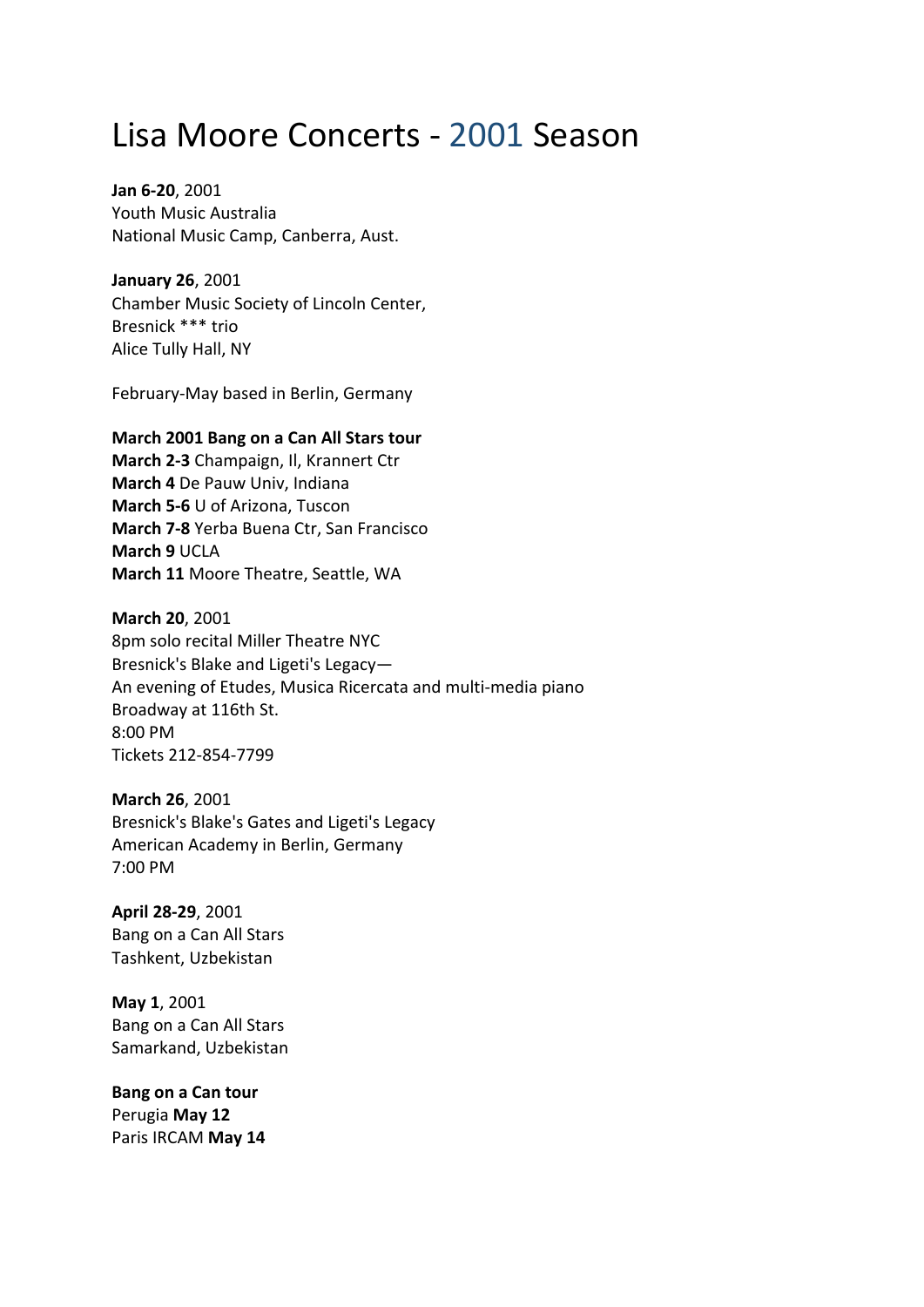**June 5**, 2001 30th Anniversary Concert of Da Capo Chamber Players Music of Bresnick and Tower Merkin Hall, NY

**June 20**, 2001 Bang on a Can All Stars Merkin Hall, NYC People's Commissioning Week Concert

**July 14th** Bartok Seminar Szombathely, Hungary solo and chamber works

**July 27**, 2001 Brisbane Biennale Stuart Series 'The Pianist Speaks' music by Rzeswki and Bresnick 6:00 pm

**Bang on a Can Sept 7th** Walker Arts Ctr, Minneapolis **Sept 10** USC, Los Angeles

**Oct 4, 5 and 6**, 2001 Paul Dresher Ensemble San Francisco

**October 8‐21**, 2001 **Bang on a Can All Stars Tour October 12, 13, and 14** MIT MIT/NYC **Oct 19 and 20** MassMOCA, North Adams Mass 'Shadowbang' with Wija Puppet Theater

**October 28**, 2001 Bang on a Can Marathon Brooklyn Academy of Music (BAM)

**November 1‐15**, 2001 Bang on a Can All Stars US Tour **November 4** Alys Center, Birmingham, AL **November 6‐7** Modlin Center, Richmond, VA **November 10** UC Davis

**November 30**, 2001 University of S. Carolina, Columbus Bresnick and Rzewski solo concert